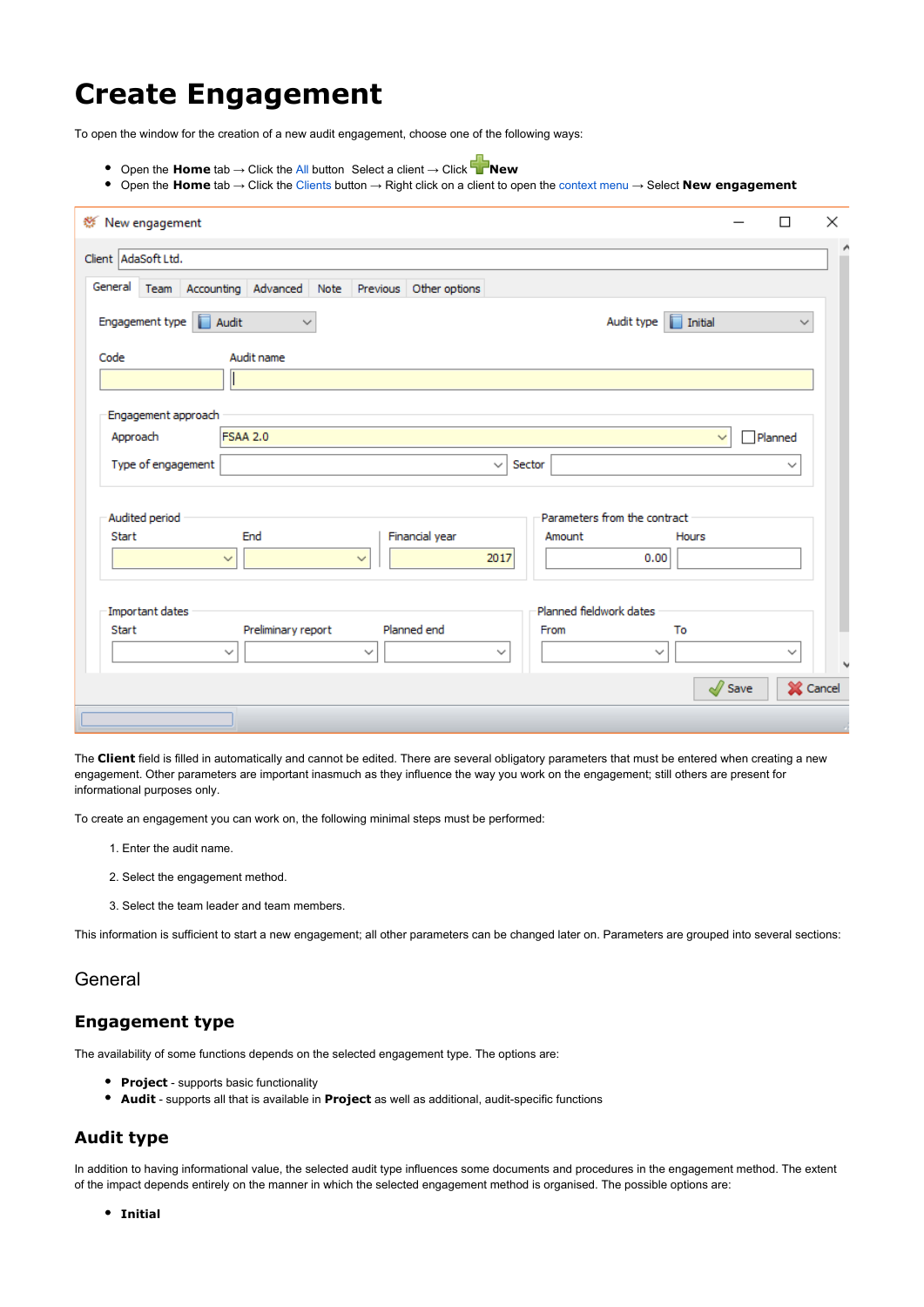- **Subsequent**  $\bullet$
- **Intermediate**
- **Follow-up**
- **Other**

Tip<sub>O</sub> The procedure **Connection with previous auditor** is active only in **Initial** audit type.

## **Code and Audit name**

The engagement's code and name help you search more easily for and recognise the engagement in the list of engagements.

# **Engagement approach**

To create a new engagement, it must have a selected method in the [Library.](https://help.auditdesktop.com/display/A/Library) Once the engagement is created, its method cannot be changed.

# Info

In case you select the **Planned** engagement option, you will not be required to select a method, or if you do, the method can be changed later on. Once the engagement becomes actual, the selected method will be obligatory and any subsequent change will be impossible.

A planned engagement is an engagement without a selected method. The engagement can be referred to in Planning, but you cannot work on it.

The following options, which depend on the selected method settings, are available:

- **Type of engagement**
- **Sector of the economy**

These options enable you to use one and the same method with different visibility and accessible [working papers,](https://help.auditdesktop.com/display/A/Working+Papers) depending on the selected values.



The **Financial Statement Audit Approach (FSAA)** distributed with the program has different types of engagement set for the audit of **Micro or Small entities** and for the [audit of Medium or Large entities](https://help.auditdesktop.com/display/A/How+to+Conduct+a+New+Audit). If you select the **Micro or Small entities** option, you will be able to view a simplified audit procedure, whereas if you select the **Medium or Large entities** option, you will be able to view the complete set of working papers and procedures.

#### **Audited period and Parameters from the contract**

They are included for informational purposes and are used in document parametrisation.

#### **Important dates and Planned fieldwork dates**

In addition to its informational purpose, the data from these sections is used when [creating the engagement plan](https://help.auditdesktop.com/display/A/Edit+Method+Project+Plan+1). Some of the tasks' dates can be set as relative, depending on the values of these parameters.

#### Team

In this section you can select the engagement team. In order for employees to have access to a given engagement, they must be part of its team. All employees who have the right to participate in teams are displayed in the form of a list, which is set in the [Employees](https://help.auditdesktop.com/display/A/Employees) nomenclature. Team members are grouped in up to four levels:

- 1. Partner
- 2. Manager
- 3. Team leader
- 4. Assistant

Levels 1-3 allow you to mark only one employee per level. When selected, they become automatically marked as such in the **Team members** list. Assistants are added by marking the **Member** column. If you wish to give access to an assistant to review the method approach, you must mark so in the **Method** column.

#### **Accounting**

- [Trial balance type](https://help.auditdesktop.com/display/A/Accounting+Settings) select 1-column Trial balance or 6-column Trial balance type
- **Reporting currency** select the currency of the report
- [Use Control TB](https://help.auditdesktop.com/display/A/Accounting+Settings) mark if you want to use the Control trial balance

#### Advanced